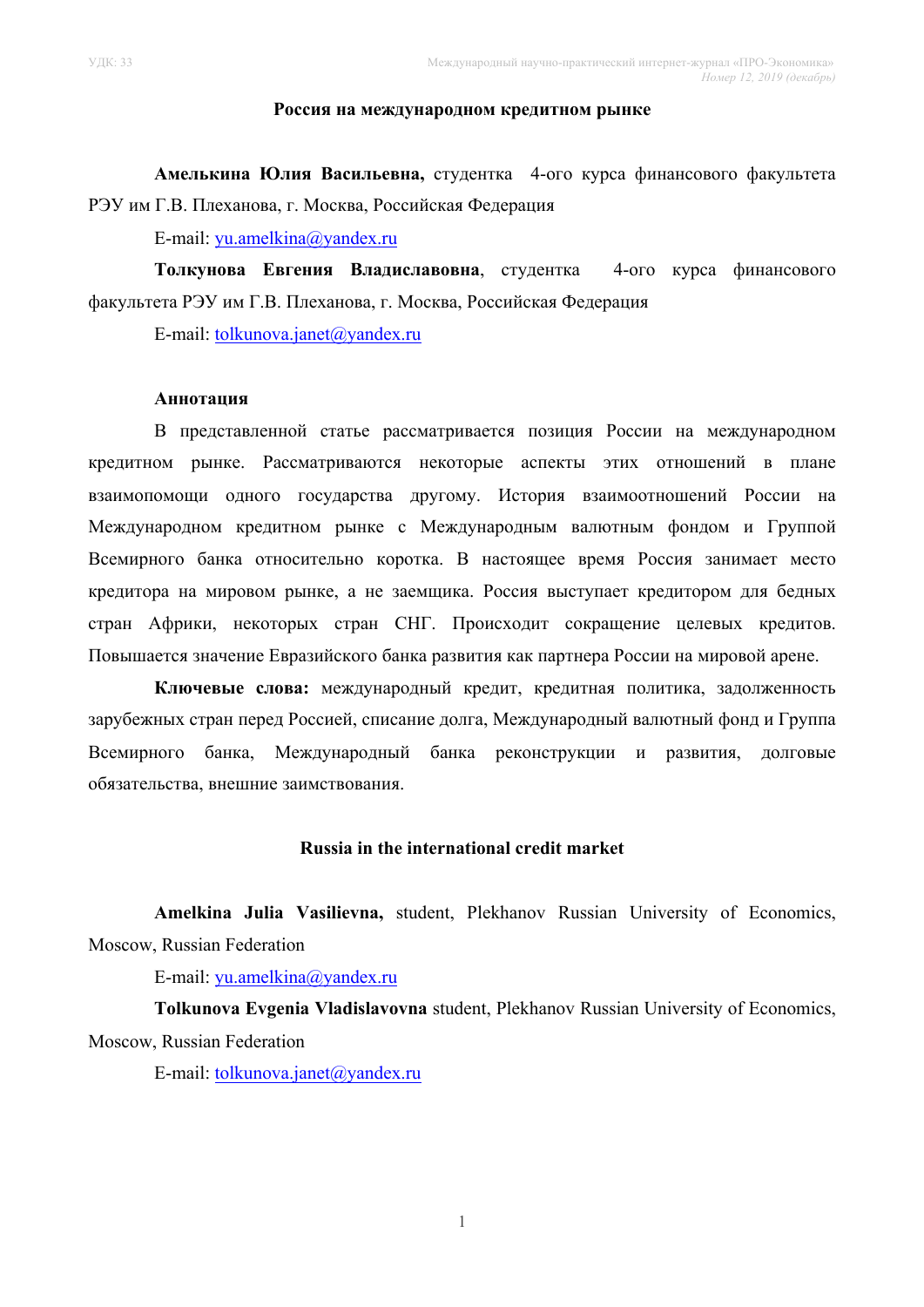### **Abstract**

The article considers the position of Russia in the international credit market. Some aspects of these relations are considered in terms of mutual assistance of one state to another. The history of Russia's relations in the International credit market with the International monetary Fund and the world Bank Group is relatively short. Currently, Russia is a lender on the world market, not a borrower. Russia acts as a creditor for poor countries in Africa and some CIS countries. There is a reduction in target loans. The importance of the Eurasian development Bank as a partner of Russia on the world stage is increasing.

**Keywords:** international credit, credit policy, foreign debt to Russia, debt cancellation, international monetary Fund and world Bank Group, international Bank for reconstruction and development, debt obligations, external borrowings

International financial relations are an integral part and one of the most complex areas of the market economy. They focus on the main problems of the world and national economy, the development of which is closely intertwined with each other, as well as from a historical point of view is parallel. It is necessary to have sufficient knowledge of the generally accepted code of civilized behavior on the world markets of loans, currencies, gold and securities in order to ensure the gradual integration of Russia into the world community, which is why the relevance of the chosen topic increases.

Russia became a member of the World Bank in June 1992. In December of the same year, Russia joined the Multilateral investment guarantee Agency (MIGA) and, a year later, the International Finance Corporation (IFC). All four organizations are members of the world Bank group, which aims to provide financial and technical assistance to developing countries [1].

The International Bank for Reconstruction and Development (IBRD) is the key structure of the World Bank group. The purpose of the organization is to provide financial resources as well as technical and Advisory support to developing countries, mainly middle-income countries.

Since Russia joined the IBRD, the Bank has approved 71 loans worth \$ 14.35 billion for the country (figure 1). Due to the imposition of economic sanctions against Russia, the IBRD ceased funding in 2014. The Largest share of funding came from the first years of Russia's membership in the IBRD.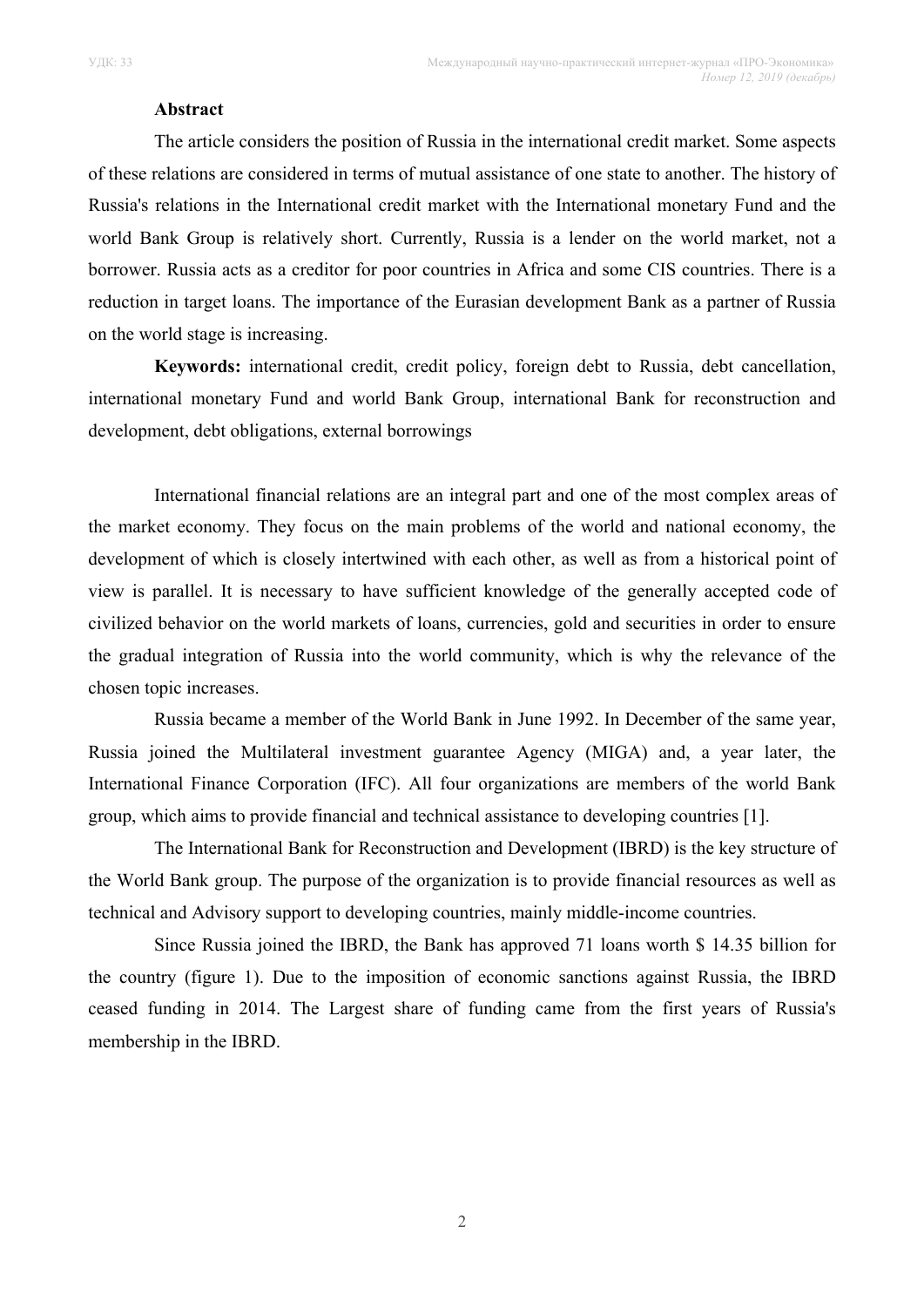УДК: 33 Международный научно-практический интернет-журнал «ПРО-Экономика»  *Номер 12, 2019 (декабрь)*



**Fig. 1. Number (purple) and the price (orange) IBRD approved projects for Russia up to the present time [2]**

The structure of borrowings attracted by Russia from the IBRD is dominated by loans for the implementation of projects in the field of Federal and state administration-they account for more than 50% of the total funding (figure 2), where 36% - Federal state administration, 18% - regional public administration, 8% - industry and trade, 7% - other social services, 6% - law and justice, 5% - compulsory pension and social insurance, 5% - energy efficiency, 5% - health care, 5% - oil and gas sector, 5% - roads and highways.

In addition to financial assistance, IBRD provides analytical and Advisory support to Russia, including economic and industry research and technical assistance. The purpose of consulting and analytical services is to improve the efficiency of the system of public Finance and public administration, improve the investment climate in the country and individual regions, improve the quality of social services provided by the state, etc. The World Bank provides consulting services on a reimbursable basis. Such services are of particular importance for the subjects of the Russian Federation [2]. In particular, the governments of more than 30 Russian regions have concluded at least one agreement with the world Bank on the provision of Advisory services on a reimbursable basis. Among the examples of Russia receiving such services is the Advisory support of the world Bank for the modernization of Pulkovo airport in St. Petersburg.

Russia has been a partner of the International Development Association (IDA) since the ninth replenishment of the budget, which was made in 1997. The main goal of the Association is to provide financial support to the poorest countries in the world (with GDP per capita less than \$ 1,165).) Through voluntary donations from donor countries. IDA also provides loans to countries with per capita GDP exceeding \$1,165. but who are unable to fulfill the conditions necessary to attract loans of the World Bank. Russia's financial contributions to IDA have been steadily growing (figure 2). As part of the last (17th) replenishment of IDA capital, Russia allocated about \$ 195 million, which amounted to 0.55% of the total capital replenishment of the Association.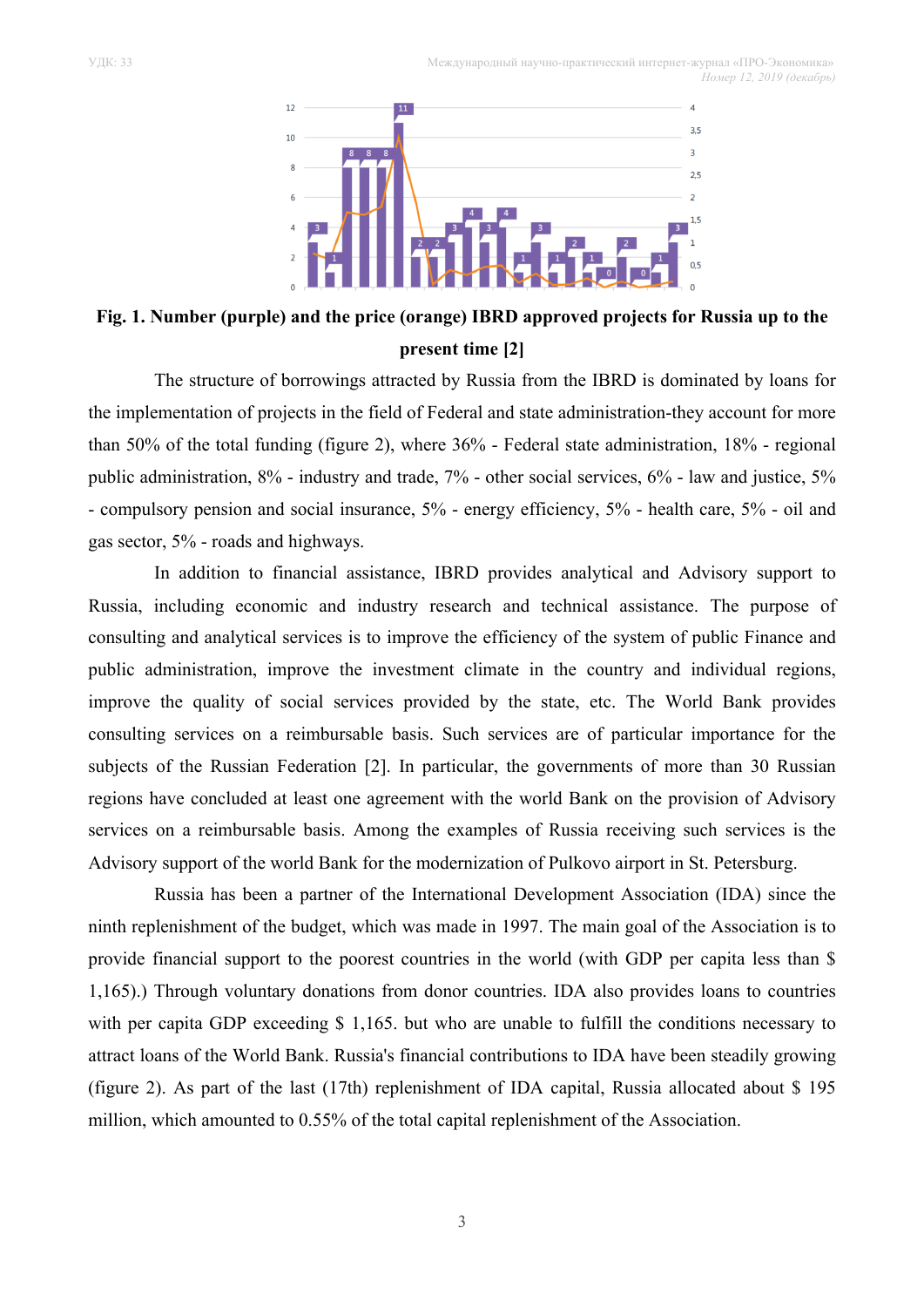

### **Fig. 2. Russia's contributions to IDA in the framework of 13-17 capital additions [2]**

Within the framework of international development assistance, Russia has made financial donations to 21 trust funds of the world Bank group, 15 of which are active. The total amount of funds provided amounted to \$ 254 million.

To date, the main problem in the interaction between Russia and the World Bank group remains the effect of anti-Russian sanctions, as a result of which the activities of certain structures of the group in the country have been limited or completely suspended. [3]

In addition, as in the case of the IMF, Russia, with the support of other BRICS countries, supports the reform of the World Bank. The main directions of such reform, according to the BRICS countries, should be giving a more democratic character to the Bank's management structures, expanding its financial capabilities, further revision of the structure of the share capital.

Increasing the capital of the world Bank is one of the most pressing issues. Developing countries and BRICS countries have repeatedly insisted on the need to recapitalize the Bank in order to increase the volume of loans. In particular, countries noted a significant shortage of financial resources allocated to infrastructure development [4].

The decision to establish a New BRICS development Bank (NBR) was made in July 2014. The corresponding agreement was signed by representatives of the BRICS countries following the summit in Fortaleza, Brazil. As noted in the Fortaleza Declaration, the purpose of the NDB is to "mobilize resources to Finance infrastructure and sustainable development projects in BRICS and other emerging and developing countries". According to the BRICS countries, the NBR will complement the activities of existing regional and international financial institutions in the field of global development [5].

The NBR started its activity in July 2015 after ratification of the agreement by all BRICS group countries. The paid-up capital of BRICS is \$ 10 billion., proportionally distributed among the participating countries.

The possibility of increasing the capital to \$ 50 billion is envisaged. In addition, the possibility of involving other developing countries in the NBR is envisaged. The main areas on which the NBR's activities will be focused in the near future will be green energy, transport and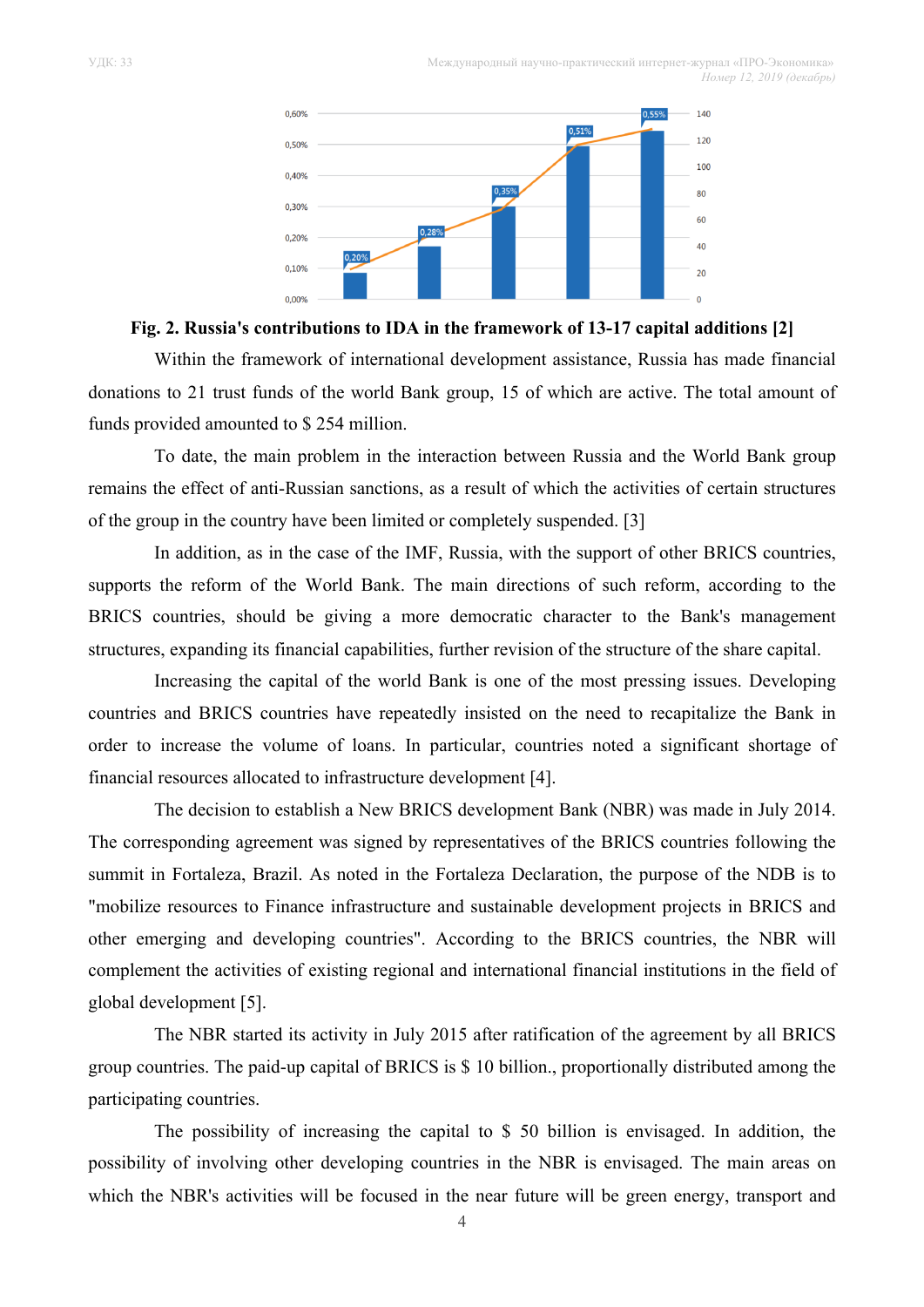telecommunications. To date, the NBR has approved 5 projects in five BRICS member countries worth about \$ 1 billion.

The package of projects includes the construction of small hydroelectric power plants in Karelia. To this end, the NBR will allocate two loans of \$ 50 million. The Eurasian development Bank (EDB) and the International investment Bank (IIB).

Despite the fact that the creation of the NBR is often seen as a regional analogue of the world Bank, experts note a number of its shortcomings. First of all, the lack of financial resources of the Fund is singled out as the main one. According to Western experts, the BRICS countries could form a more influential institution if equal contributions from the BRICS countries were not provided, and China agreed to contribute more funds. Another important drawback is the NBR's governance system, in which full control over decision-making, from the accession of new members to the approval of loans, remains assigned to the BRICS countries. According to Western experts, for potential participants, the NBR is only a "worse version" of the world Bank.

Finally, without the participation of major developed economies, bonds issued by the NBR will not be able to qualify for the highest rating, which will reduce their attractiveness to middleincome countries, and therefore limit the possible options for attracting NBR financing.

In international financial relations, Russia only in the period 2004-2007 acted as a net borrower on loans on the world market, while this period is characterized by the highest growth rates of the Russian economy, correlated with foreign financial revenues. In other periods, it is possible to note Russia's lending position in relation to other countries, which, however, did not lead to problems at the macro level, and private issues of cash time gaps were solved by a wellthought-out monetary policy.

It should be noted that external lending to Russia in recent years is determined not so much by the supply of financial resources as by their redistribution, which has aggravated the negative trends in structural development and the dominance of raw materials industries. Under the prolonged sanctions period, Russia is limited in obtaining financial resources on the international credit market. In the current circumstances of foreign policy instability, continuing disagreements on Syria, Ukraine, etc. between Russia and leading European countries, the prospects for lifting sanctions (despite pressure from Western enterprises and businesses) remain uncertain. On the other hand, from 2014 to the present time, the Bank of Russia as an MFR has become more active in improving the stability of the domestic financial and credit and banking sector and reducing the need to attract international loans.

To sum up, in the current trends in the development of the international lending market, the Bank of Russia pays special attention to the balance of internal regulatory changes, their overall

5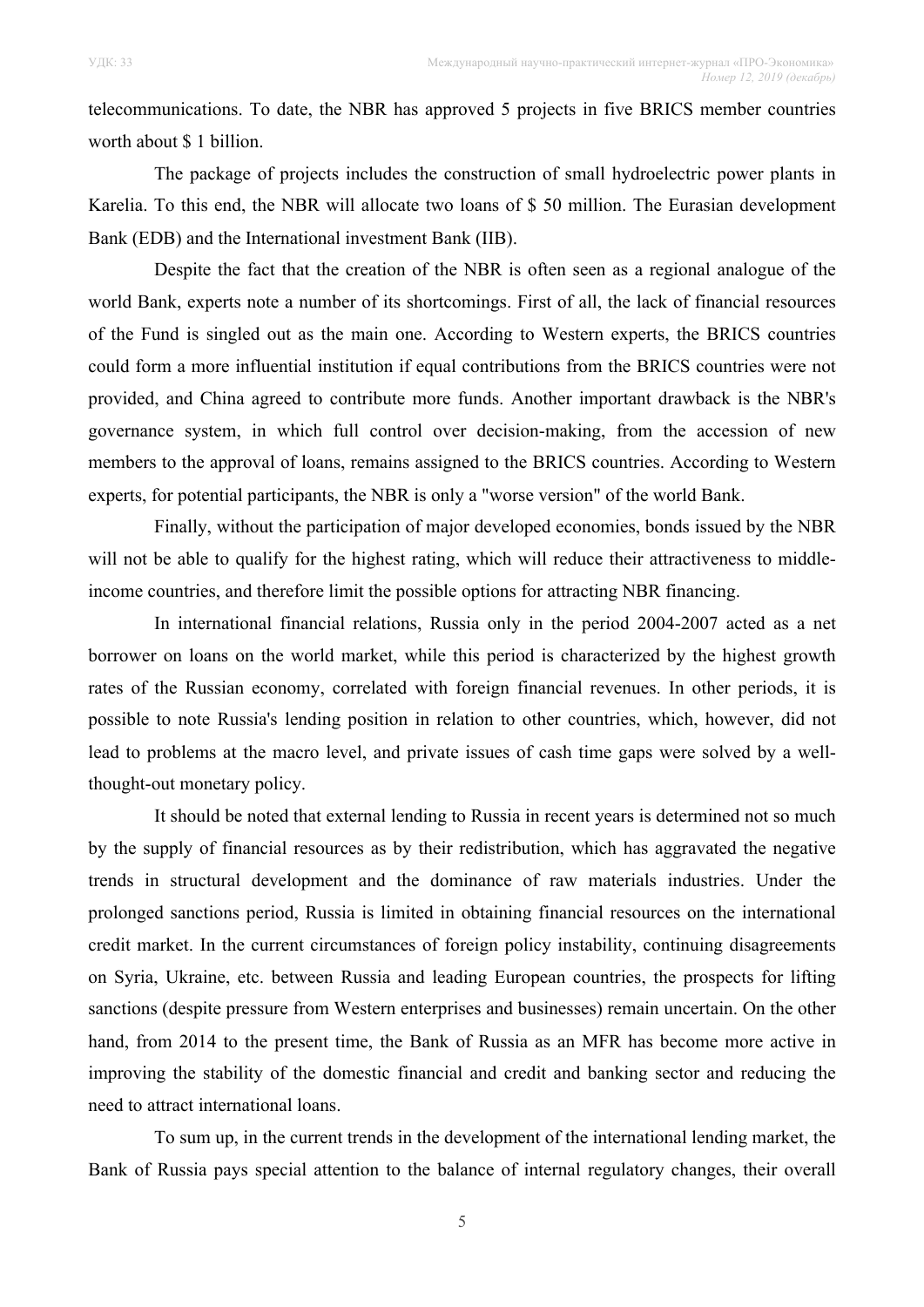impact on the capital adequacy of credit institutions and the ability to increase domestic lending to the economy. Further sustainable development of the Russian financial market is impossible without certain structural changes, mainly reducing the economic (due to the raw material orientation) and political dependence of the country's economy. So among the main directions of development of the financial market, the Bank of Russia highlights: protecting the rights of consumers of financial services and improving financial literacy, increasing access to financial services for households and small and medium business, increase of investment attractiveness of public companies, improvement of regulation of the financial market.

# **Список использованных источников**

1. Аджиева А.Ю., Клочкова Н.И., Саролиди В.П. Финансовая глобализация // Современные научные исследования и разработки. – 2017. – № 8. – С. 257-260.

2. Заключение Счетной палаты Российской Федерации по проекту Федерального закона «О федеральном бюджете на 2018 год и на плановый период 2019 и 2020 годов»: материалы Международной научно-практической конференции. – Вологда, 2016.

3. Савинова Е.А., Гавриченко Н.В. Регулирование международных валютнофинансовых отношений в Евразийском экономическом союзе // Наука сегодня: глобальные вызовы и механизмы развития: материалы Международной научно-практической конференции. – Вологда, 2016.

4. Ткачев И., Могилевская А. Потерянный миллиард // РБК-газета [электронный ресурс] – Режим доступа. – URL: http://www.rbc.ru/newspaper/2017/06/06/593562c89a7947d5138f64f1 (дата обращения 20.11.2019).

5. Хасбулатов Р.И. Международные Финансы. – М.: Юрайт, 2015.

#### **References**

1. Adzhieva A.Ju., Klochkova N.I., Sarolidi V.P. Finansovaja globalizacija // Sovremennye nauchnye issledovanija i razrabotki, 2017, No. 8, pp. 257-260.

2. Zakljuchenie Schetnoj palaty Rossijskoj Federacii po proektu Federal'nogo zakona O federal'nom bjudzhete na 2018 god i na planovyj period 2019 i 2020 godov: materialy Mezhdunarodnoj nauchno-prakticheskoj konferencii, Vologda, 2016.

3. Savinova E.A., Gavrichenko N.V. Regulirovanie mezhdunarodnyh valjutnofinansovyh otnoshenij v Evrazijskom jekonomicheskom sojuze // Nauka segodnja: global'nye

6